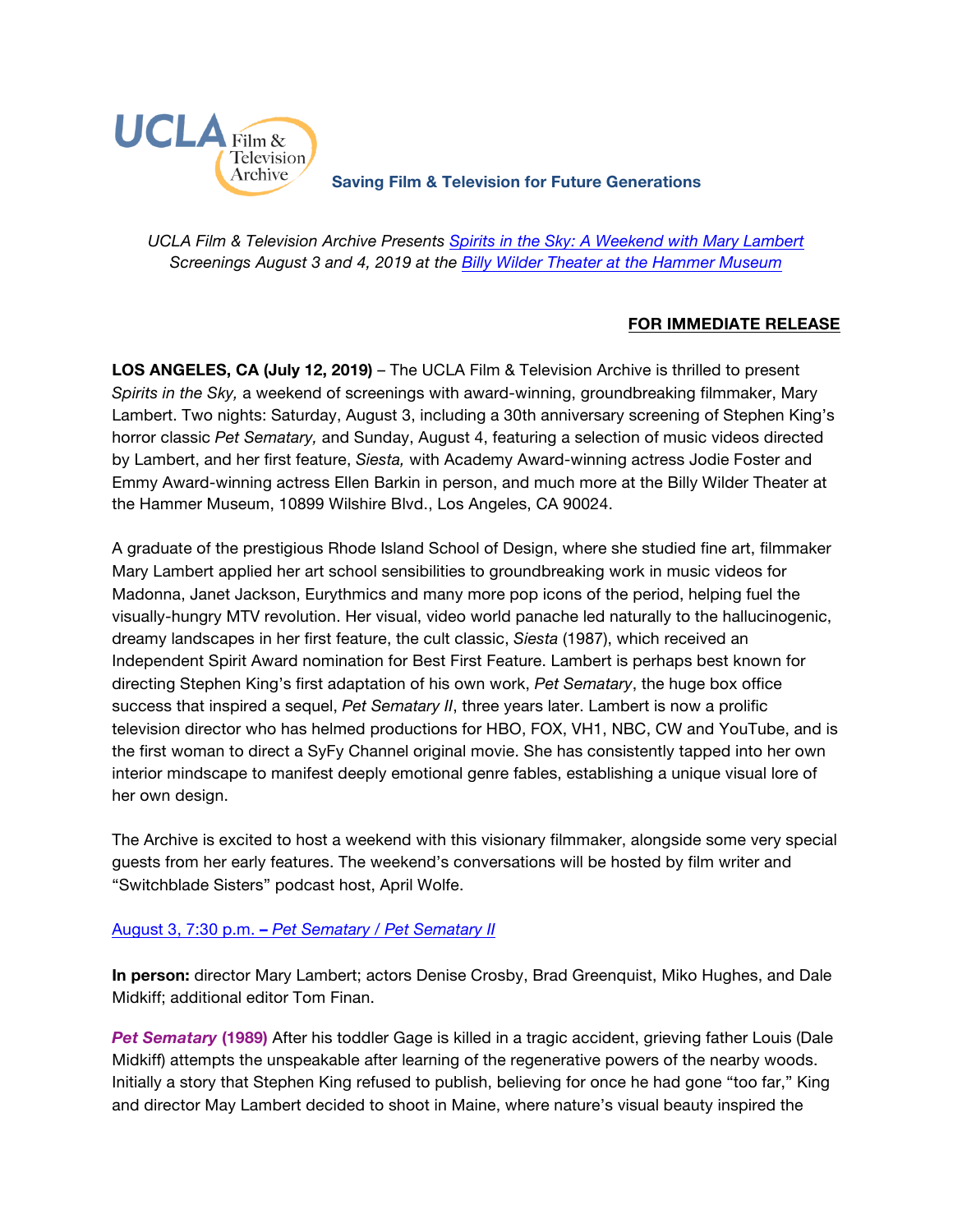autumnal, gripping aesthetic of the picture. Working with a screenplay adapted by the King of Horror himself (his first ever from one of his own books), Lambert and cinematographer Peter Stein (*Friday the 13th Part 2*) render this devastating tale with a distinct brand of emotional horror, laced throughout with the soul of classic fairy tales. As King himself said of the film in *Cinefantastique* magazine in 1991, "I think it does what horror movies are supposed to do. It's an outlaw genre. It's an outlaw picture."

*Pet Sematary II* **(1992)** "What is the worst thing that could happen to a 12-year-old boy?" In a recent L*os Angeles Times* interview, director Mary Lambert claimed this question served as the thesis statement for her follow-up to the well-received 1989 Stephen King adaptation. Lensed by Russell Carpenter (*Titanic*) and starring a fresh-from-*Terminator 2: Judgement Day* Edward Furlong, the most critically-lauded contribution to the film is Clancy Brown's performance, which was nominated for Best Supporting Actor at the Fangoria Chainsaw Awards. Somewhat maligned upon its release, *Pet Sematary II* has since gained a massive cult following among Gen X-ers and metalheads who can't get enough of The Jesus and Mary Chain, Traci Lords and L7-riddled soundtrack.

## August 4, 7:00 p.m. – *[Rapid Eye Movements /](https://www.cinema.ucla.edu/events/2019/08/04/siesta-rapid-eye-movements)* Music Videos / *Siesta*

**In person:** director Mary Lambert; actors Jodie Foster and Ellen Barkin; editor Glenn Morgan; executive producer Julio Caro.

*Rapid Eye Movements* **(1977)** Mary Lambert's 16-minute moody, animated dreamscape was made at RISD in collaboration with Jeff Carpenter and short-listed for the Academy Awards. *Rapid Eye Movements* plunges viewers into an obscured world of nightlives, eavesdropped phone calls, and philosophical romantic musings.

A special selection of music videos directed by Mary Lambert, courtesy of Warner Records and Universal Music Group.

*Siesta* **(1987)** Proclaimed "this year's *Blue Velvet*" by American Film, it's not difficult to ascertain why *Siesta* was a controversial, if not critically applauded, feature debut in its day. Shot on location in Spain, with a score performed by the late Miles Davis, this tale of "obsessive love" is wholly distinct among its arthouse contemporaries. Performances from Ellen Barkin and Jodie Foster proclaim the film's bohemian, outsider spirit from the jump, sweeping us along for a total whirlwind ride through the abstract logic of an unmissable fever dream.

More details and tickets are available on the Archive [website](https://www.cinema.ucla.edu/events/2019/spirits-in-the-sky-mary-lambert).

**Doors open 30 minutes prior to program start time. Tickets are \$10 each online. Discounted tickets only apply at the box office: \$9 general admission; \$8 for non-UCLA students, UCLA Alumni Association Members and seniors. Free admission for UCLA students.**

**About UCLA Film & Television Archive**